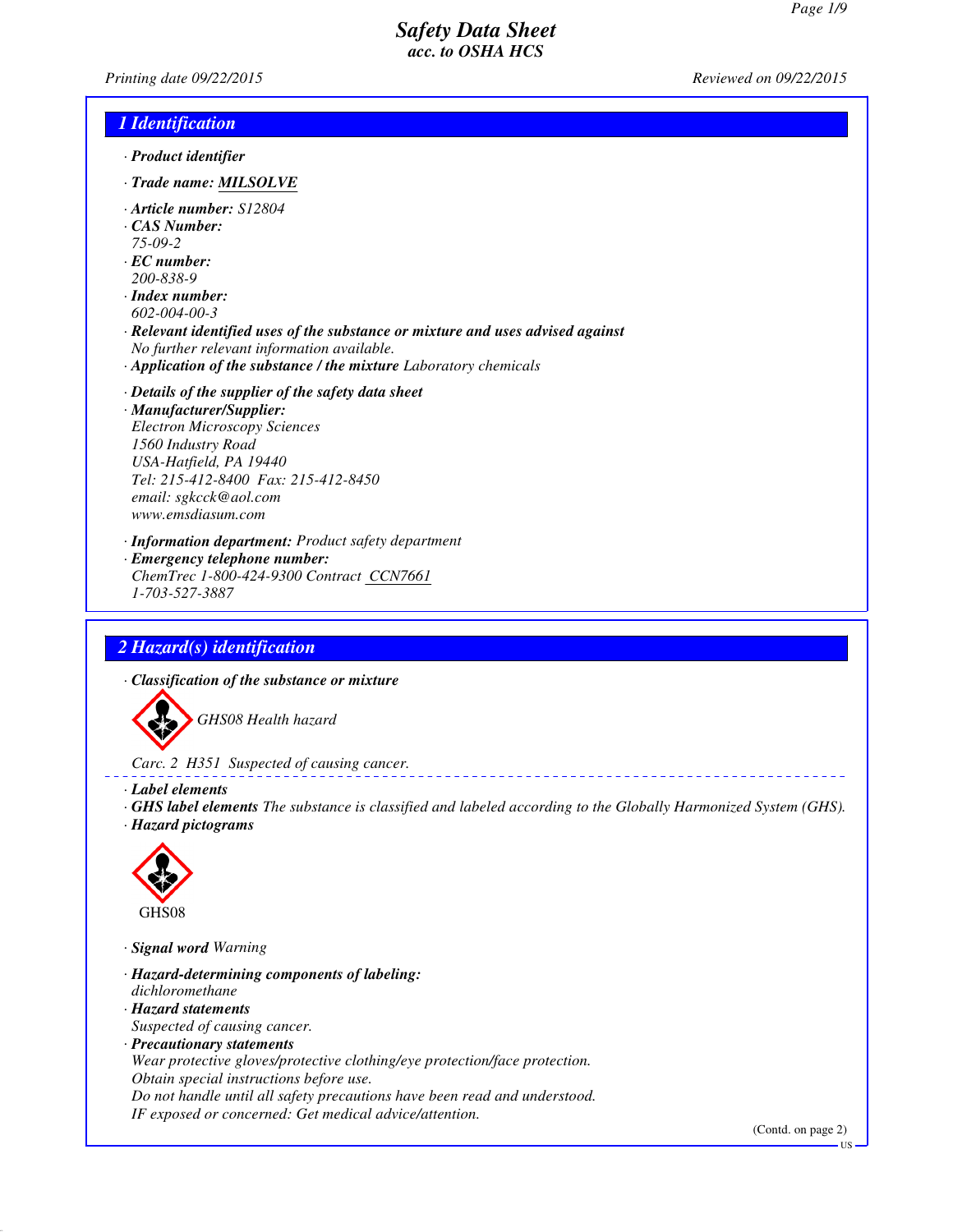*Printing date 09/22/2015 Reviewed on 09/22/2015*

### *Trade name: MILSOLVE*

(Contd. of page 1)

*Store locked up. Dispose of contents/container in accordance with local/regional/national/international regulations.*

- *· Classification system:*
- *· NFPA ratings (scale 0 4)*

1  $\overline{0}$  $\overline{0}$ *Health = 1 Fire = 0 Reactivity = 0*

*· HMIS-ratings (scale 0 - 4)*

**HEALTH**  FIRE  $R$ **REACTIVITY**  $\boxed{0}$  *Reactivity = 0*  $\mathbf{H}$  *Health* = \**1*  $\overline{10}$ *Fire = 0*

*· Other hazards*

*· Results of PBT and vPvB assessment*

*· PBT: Not applicable.*

*· vPvB: Not applicable.*

### *3 Composition/information on ingredients*

- *· Chemical characterization: Substances*
- *· CAS No. Description*
- *75-09-2 dichloromethane*
- *· Identification number(s)*
- *· EC number: 200-838-9*
- *· Index number: 602-004-00-3*

### *4 First-aid measures*

- *· Description of first aid measures*
- *· After inhalation: Supply fresh air; consult doctor in case of complaints.*
- *· After skin contact: Generally the product does not irritate the skin.*
- *· After eye contact: Rinse opened eye for several minutes under running water.*
- *· After swallowing: If symptoms persist consult doctor.*
- *· Information for doctor:*
- *· Most important symptoms and effects, both acute and delayed No further relevant information available.*
- *· Indication of any immediate medical attention and special treatment needed No further relevant information available.*

## *5 Fire-fighting measures*

- *· Extinguishing media*
- *· Suitable extinguishing agents:*

*CO2, extinguishing powder or water spray. Fight larger fires with water spray or alcohol resistant foam.*

- *· Special hazards arising from the substance or mixture No further relevant information available.*
- *· Advice for firefighters*
- *· Protective equipment: No special measures required.*

(Contd. on page 3)

US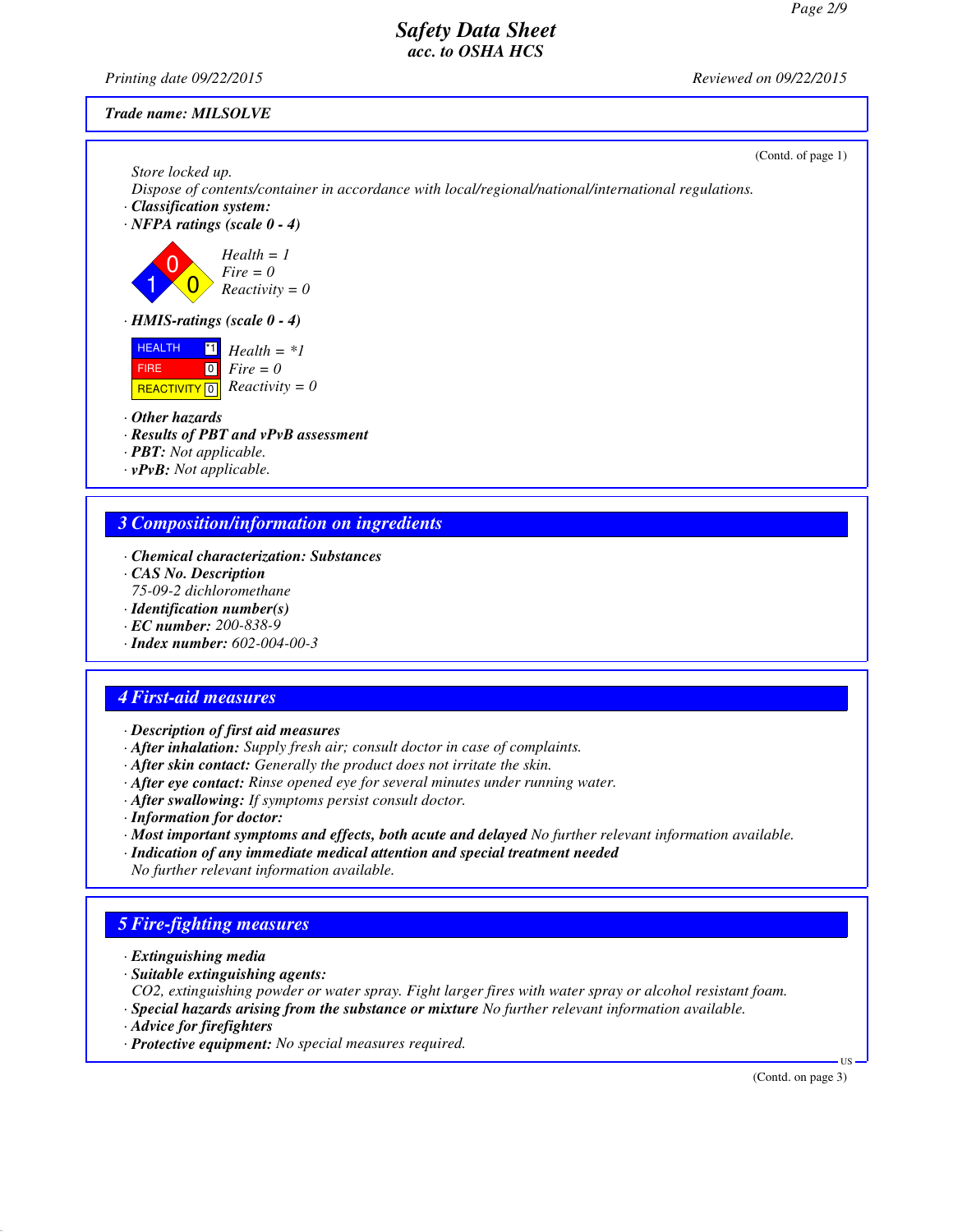*Printing date 09/22/2015 Reviewed on 09/22/2015*

(Contd. of page 2)

*Trade name: MILSOLVE*

*6 Accidental release measures*

- *· Personal precautions, protective equipment and emergency procedures Not required.*
- *· Environmental precautions: Do not allow to enter sewers/ surface or ground water.*
- *· Methods and material for containment and cleaning up: Absorb with liquid-binding material (sand, diatomite, acid binders, universal binders, sawdust). Dispose contaminated material as waste according to item 13. Ensure adequate ventilation.*

#### *· Reference to other sections*

- *See Section 7 for information on safe handling.*
- *See Section 8 for information on personal protection equipment.*
- *See Section 13 for disposal information.*

#### *7 Handling and storage*

*· Handling:*

- *· Precautions for safe handling Ensure good ventilation/exhaustion at the workplace. Prevent formation of aerosols.*
- *· Information about protection against explosions and fires: No special measures required.*
- *· Conditions for safe storage, including any incompatibilities*
- *· Storage:*
- *· Requirements to be met by storerooms and receptacles: No special requirements.*
- *· Information about storage in one common storage facility: Not required.*
- *· Further information about storage conditions: None.*
- *· Specific end use(s) No further relevant information available.*

#### *8 Exposure controls/personal protection*

*· Additional information about design of technical systems: No further data; see item 7.*

*<sup>·</sup> Control parameters*

| Components with limit values that require monitoring at the workplace:                      |                             |  |  |
|---------------------------------------------------------------------------------------------|-----------------------------|--|--|
| 75-09-2 dichloromethane                                                                     |                             |  |  |
| PEL Short-term value: 125 ppm<br>Long-term value: 25 ppm<br>see 29 CFR 1910.1052            |                             |  |  |
| REL See Pocket Guide App. A                                                                 |                             |  |  |
| $TLV$ Long-term value: 174 mg/m <sup>3</sup> , 50 ppm<br>BEI                                |                             |  |  |
| · Ingredients with biological limit values:                                                 |                             |  |  |
| 75-09-2 dichloromethane                                                                     |                             |  |  |
| $\overline{BEI}$ 0.3 mg/L<br>Medium: urine<br>Time: end of shift                            |                             |  |  |
| Parameter: Dichloromethane (semi-quantitative)                                              |                             |  |  |
| · Additional information: The lists that were valid during the creation were used as basis. | (Contd. on page 4)<br>-110- |  |  |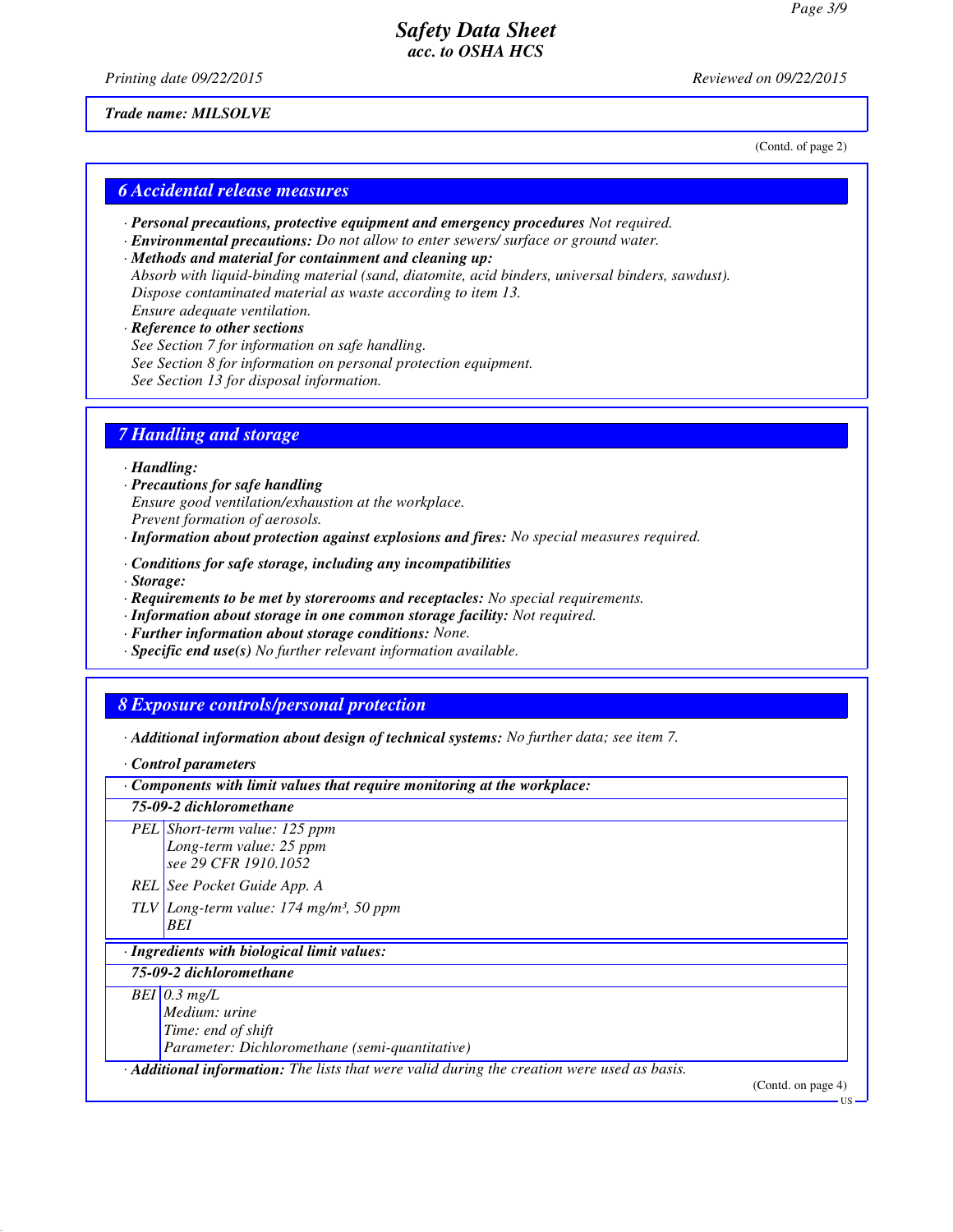*Printing date 09/22/2015 Reviewed on 09/22/2015*

#### *Trade name: MILSOLVE*

(Contd. of page 3)

US

- *· Exposure controls*
- *· Personal protective equipment:*
- *· General protective and hygienic measures: Keep away from foodstuffs, beverages and feed. Wash hands before breaks and at the end of work.*
- *· Breathing equipment:*

*In case of brief exposure or low pollution use respiratory filter device. In case of intensive or longer exposure use respiratory protective device that is independent of circulating air.*

*· Protection of hands:*



*Protective gloves*

*The glove material has to be impermeable and resistant to the product/ the substance/ the preparation. Due to missing tests no recommendation to the glove material can be given for the product/ the preparation/ the chemical mixture.*

*Selection of the glove material on consideration of the penetration times, rates of diffusion and the degradation · Material of gloves*

*The selection of the suitable gloves does not only depend on the material, but also on further marks of quality and varies from manufacturer to manufacturer.*

*· Penetration time of glove material*

*The exact break through time has to be found out by the manufacturer of the protective gloves and has to be observed.*

*· Eye protection: Goggles recommended during refilling.*

| · Information on basic physical and chemical properties |                                               |  |
|---------------------------------------------------------|-----------------------------------------------|--|
| <b>General Information</b>                              |                                               |  |
| $\cdot$ Appearance:                                     |                                               |  |
| Form:                                                   | Liquid                                        |  |
| Color:                                                  | Clear                                         |  |
| $\cdot$ Odor:                                           | Ether-like                                    |  |
| · Odour threshold:                                      | Not determined.                               |  |
| $\cdot$ pH-value:                                       | Not determined.                               |  |
| Change in condition                                     |                                               |  |
| <b>Melting point/Melting range:</b>                     | $-95.1$ °C ( $-139$ °F)                       |  |
| <b>Boiling point/Boiling range:</b>                     | 40 °C (104 °F)                                |  |
| · Flash point:                                          | Not applicable.                               |  |
| · Flammability (solid, gaseous):                        | Not flammable.                                |  |
| · Ignition temperature:                                 | 605 °C (1121 °F)                              |  |
| $\cdot$ Decomposition temperature:                      | Not determined.                               |  |
| $\cdot$ Auto igniting:                                  | Not determined.                               |  |
| $\cdot$ Danger of explosion:                            | Product does not present an explosion hazard. |  |
| · Explosion limits:                                     |                                               |  |
| Lower:                                                  | $13$ Vol $\%$                                 |  |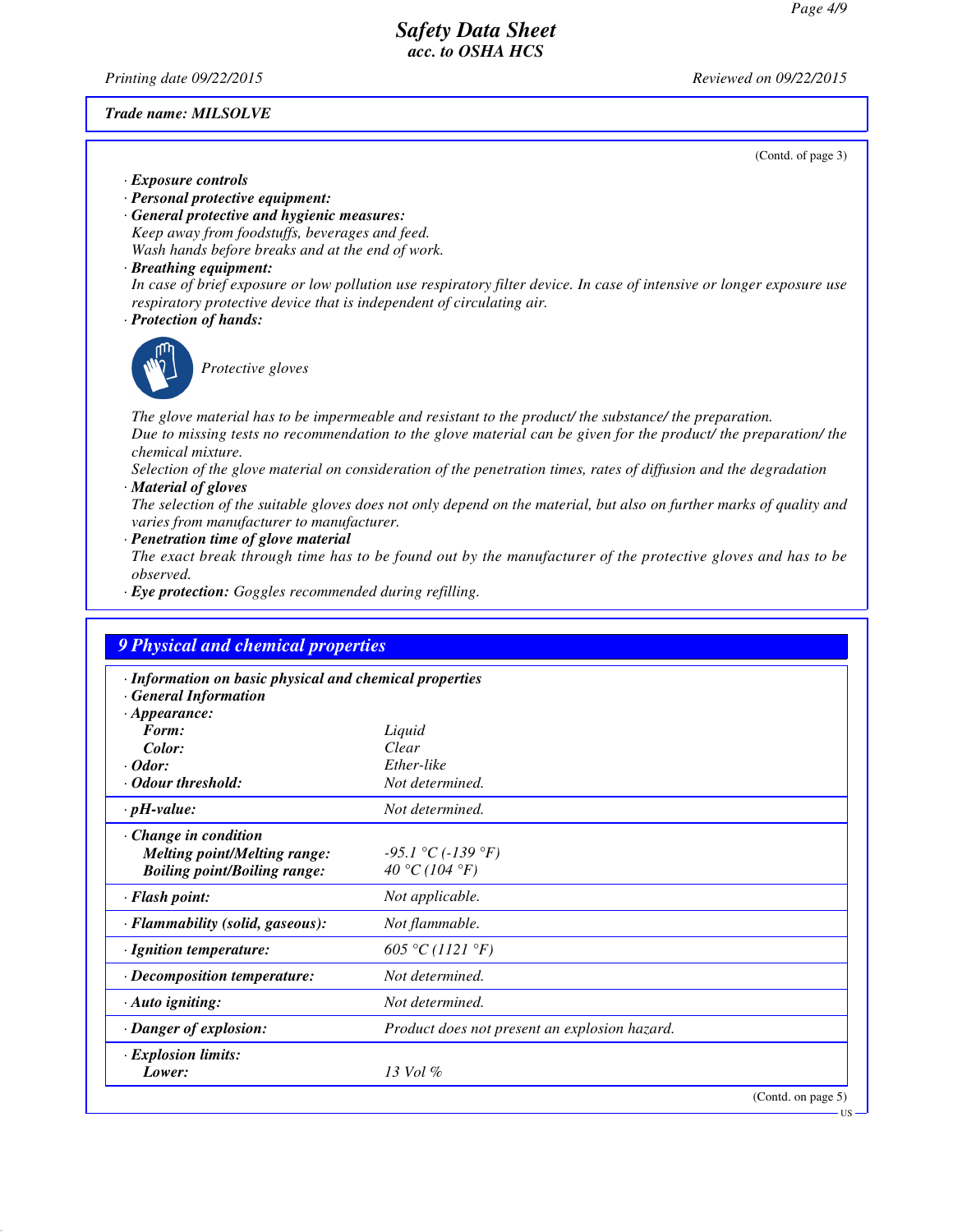*Printing date 09/22/2015 Reviewed on 09/22/2015*

#### *Trade name: MILSOLVE*

|                                                            |                                            | (Contd. of page 4) |
|------------------------------------------------------------|--------------------------------------------|--------------------|
| <b>Upper:</b>                                              | 22 Vol $\%$                                |                    |
| $\cdot$ Vapor pressure at 20 °C (68 °F):                   | $453$ hPa (340 mm Hg)                      |                    |
| $\cdot$ Density at 20 °C (68 °F):                          | $1.33$ g/cm <sup>3</sup> (11.099 lbs/gal)  |                    |
| $\cdot$ Relative density                                   | Not determined.                            |                    |
| · Vapour density                                           | Not determined.                            |                    |
| $\cdot$ Evaporation rate                                   | Not determined.                            |                    |
| · Solubility in / Miscibility with                         |                                            |                    |
| Water at 20 °C (68 °F):                                    | $20 \text{ g/l}$                           |                    |
| · Partition coefficient (n-octanol/water): Not determined. |                                            |                    |
| $\cdot$ Viscosity:                                         |                                            |                    |
| Dynamic at 22 $\degree$ C (72 $\degree$ F):                | $0.43$ mPas                                |                    |
| Kinematic:                                                 | Not determined.                            |                    |
| Organic solvents:                                          | $100.0 \%$                                 |                    |
| $\cdot$ Other information                                  | No further relevant information available. |                    |

# *10 Stability and reactivity*

*· Reactivity*

*· Chemical stability*

*· Thermal decomposition / conditions to be avoided: No decomposition if used according to specifications.*

*· Possibility of hazardous reactions No dangerous reactions known.*

*· Conditions to avoid No further relevant information available.*

*· Incompatible materials: No further relevant information available.*

*· Hazardous decomposition products: No dangerous decomposition products known.*

### *11 Toxicological information*

*· Information on toxicological effects*

*· Acute toxicity:*

*· LD/LC50 values that are relevant for classification:*

*75-09-2 dichloromethane*

*Oral LD50 1600 mg/kg (rat)*

*Inhalative LC50/4 h 88 mg/l (rat)*

*· Primary irritant effect:*

*· on the skin: No irritant effect.*

*· on the eye: No irritating effect.*

*· Sensitization: No sensitizing effects known.*

*· Additional toxicological information:*

#### *· Carcinogenic categories*

*· IARC (International Agency for Research on Cancer)*

*75-09-2 dichloromethane 2B*

*· NTP (National Toxicology Program)*

*75-09-2 dichloromethane R* 

(Contd. on page 6)

US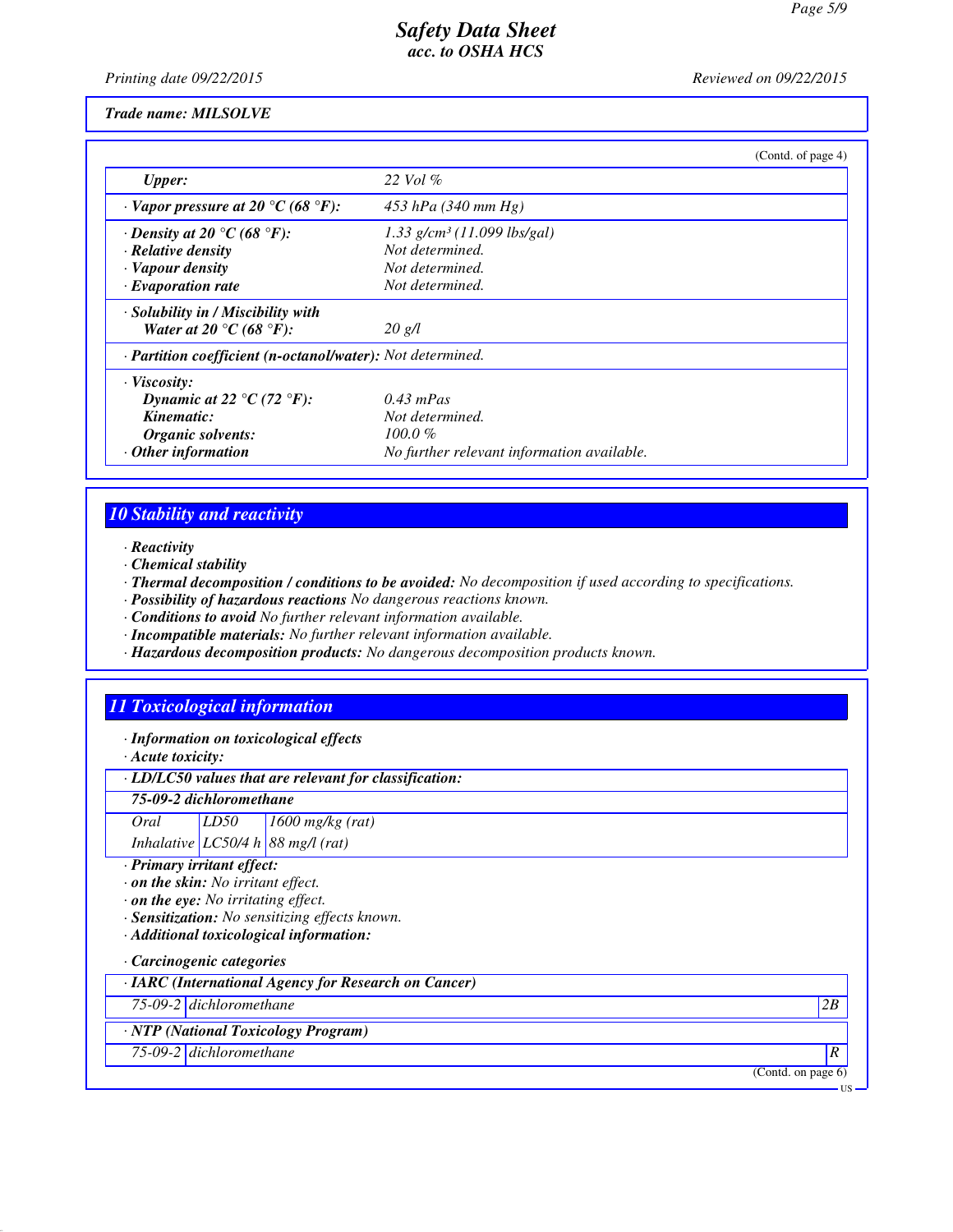*Printing date 09/22/2015 Reviewed on 09/22/2015*

*Trade name: MILSOLVE*

(Contd. of page 5)

*· OSHA-Ca (Occupational Safety Health Administration)*

*Substance is listed.*

### *12 Ecological information*

- *· Toxicity*
- *· Aquatic toxicity: No further relevant information available.*
- *· Persistence and degradability No further relevant information available.*
- *· Behavior in environmental systems:*
- *· Bioaccumulative potential No further relevant information available.*
- *· Mobility in soil No further relevant information available.*
- *· Additional ecological information:*
- *· General notes:*

*Water hazard class 2 (Assessment by list): hazardous for water Do not allow product to reach ground water, water course or sewage system. Danger to drinking water if even small quantities leak into the ground.*

- *· Results of PBT and vPvB assessment*
- *· PBT: Not applicable.*
- *· vPvB: Not applicable.*
- *· Other adverse effects No further relevant information available.*

#### *13 Disposal considerations*

- *· Waste treatment methods*
- *· Recommendation: Must not be disposed of together with household garbage. Do not allow product to reach sewage system.*

*· Uncleaned packagings:*

*· Recommendation: Disposal must be made according to official regulations.*

| · UN-Number<br>· DOT, ADR, IMDG, IATA | <i>UN1593</i>          |  |
|---------------------------------------|------------------------|--|
|                                       |                        |  |
| · UN proper shipping name             |                        |  |
| $\cdot$ <i>DOT</i>                    | <i>Dichloromethane</i> |  |
| $-ADR$                                | 1593 Dichloromethane   |  |
| $\cdot$ IMDG, IATA                    | <b>DICHLOROMETHANE</b> |  |
| · Transport hazard class(es)          |                        |  |
| $\cdot$ <i>DOT</i>                    |                        |  |
|                                       |                        |  |
| $\cdot$ Class                         | 6.1 Toxic substances   |  |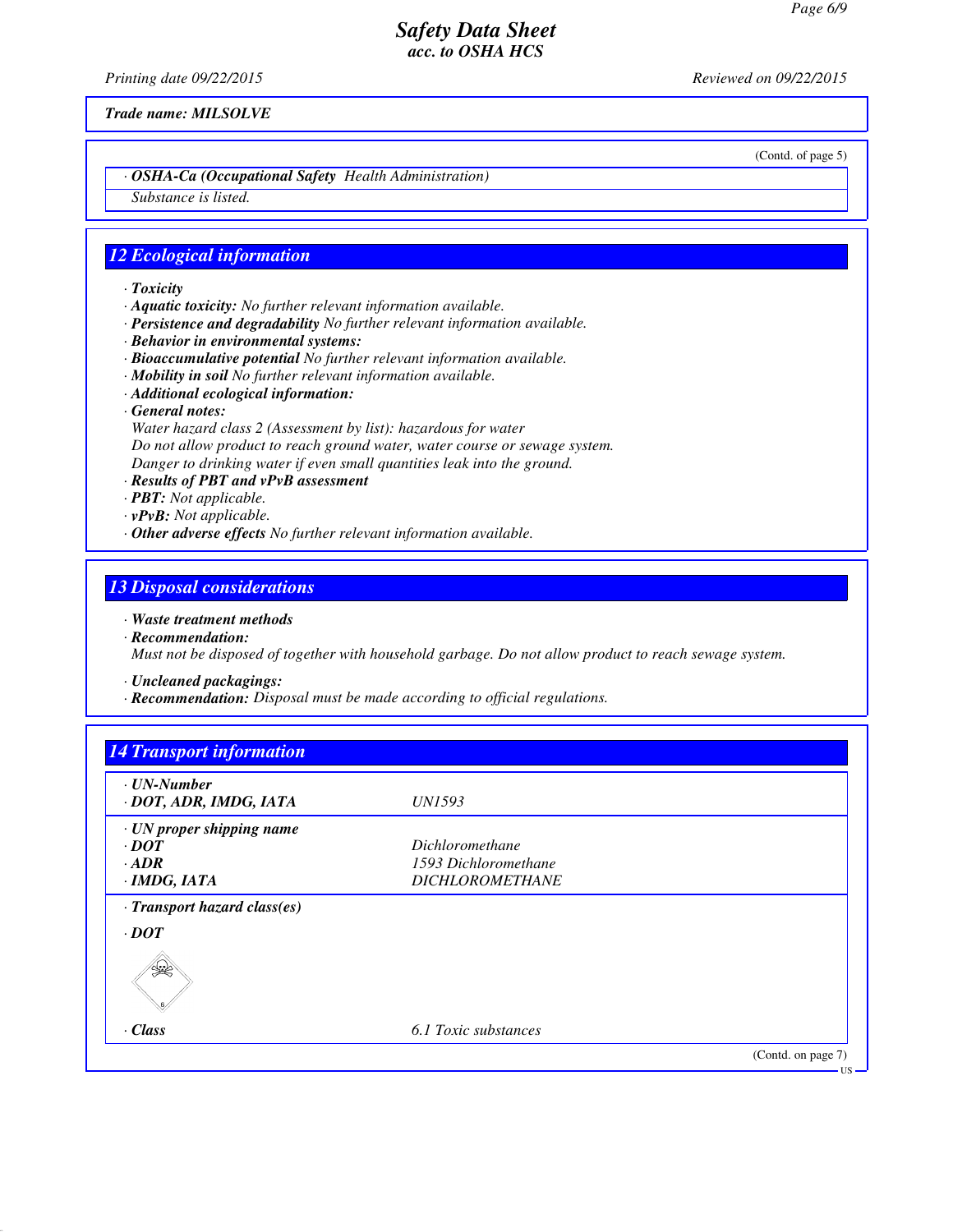*Printing date 09/22/2015 Reviewed on 09/22/2015*

*Trade name: MILSOLVE*

|                                                                                   | (Contd. of page 6)                                |
|-----------------------------------------------------------------------------------|---------------------------------------------------|
| · Label                                                                           | 6.1                                               |
| · ADR, IMDG, IATA                                                                 |                                                   |
|                                                                                   |                                                   |
| · Class                                                                           | 6.1 Toxic substances                              |
| · Label                                                                           | 6.1                                               |
| · Packing group<br>· DOT, ADR, IMDG, IATA                                         | III                                               |
| · Environmental hazards:                                                          |                                                   |
| $\cdot$ Marine pollutant:                                                         | N <sub>o</sub>                                    |
| · Special precautions for user                                                    | Warning: Toxic substances                         |
| · Danger code (Kemler):                                                           | 60                                                |
| <b>EMS Number:</b>                                                                | $F-A,S-A$                                         |
| · Segregation groups                                                              | Liquid halogenated hydrocarbons                   |
| Transport in bulk according to Annex II of<br><b>MARPOL73/78 and the IBC Code</b> | Not applicable.                                   |
| · Transport/Additional information:                                               |                                                   |
| $\cdot$ DOT                                                                       |                                                   |
| · Quantity limitations                                                            | On passenger aircraft/rail: 60 L                  |
|                                                                                   | On cargo aircraft only: 220 L                     |
| · Hazardous substance:                                                            | 1000 lbs, 454 kg                                  |
| $-ADR$                                                                            |                                                   |
| $\cdot$ Excepted quantities (EQ)                                                  | Code: E1                                          |
|                                                                                   | Maximum net quantity per inner packaging: 30 ml   |
|                                                                                   | Maximum net quantity per outer packaging: 1000 ml |
| $\cdot$ IMDG                                                                      |                                                   |
| $\cdot$ Limited quantities (LQ)                                                   | 5L                                                |
| $\cdot$ Excepted quantities (EQ)                                                  | Code: E1                                          |
|                                                                                   | Maximum net quantity per inner packaging: 30 ml   |
|                                                                                   | Maximum net quantity per outer packaging: 1000 ml |
| · UN "Model Regulation":                                                          | UN1593, Dichloromethane, 6.1, III                 |

## *15 Regulatory information*

*· Safety, health and environmental regulations/legislation specific for the substance or mixture · Sara*

*· Section 355 (extremely hazardous substances):*

*Substance is not listed.*

*· Section 313 (Specific toxic chemical listings):*

*Substance is listed.*

*· TSCA (Toxic Substances Control Act):*

*Substance is listed.*

(Contd. on page 8)

US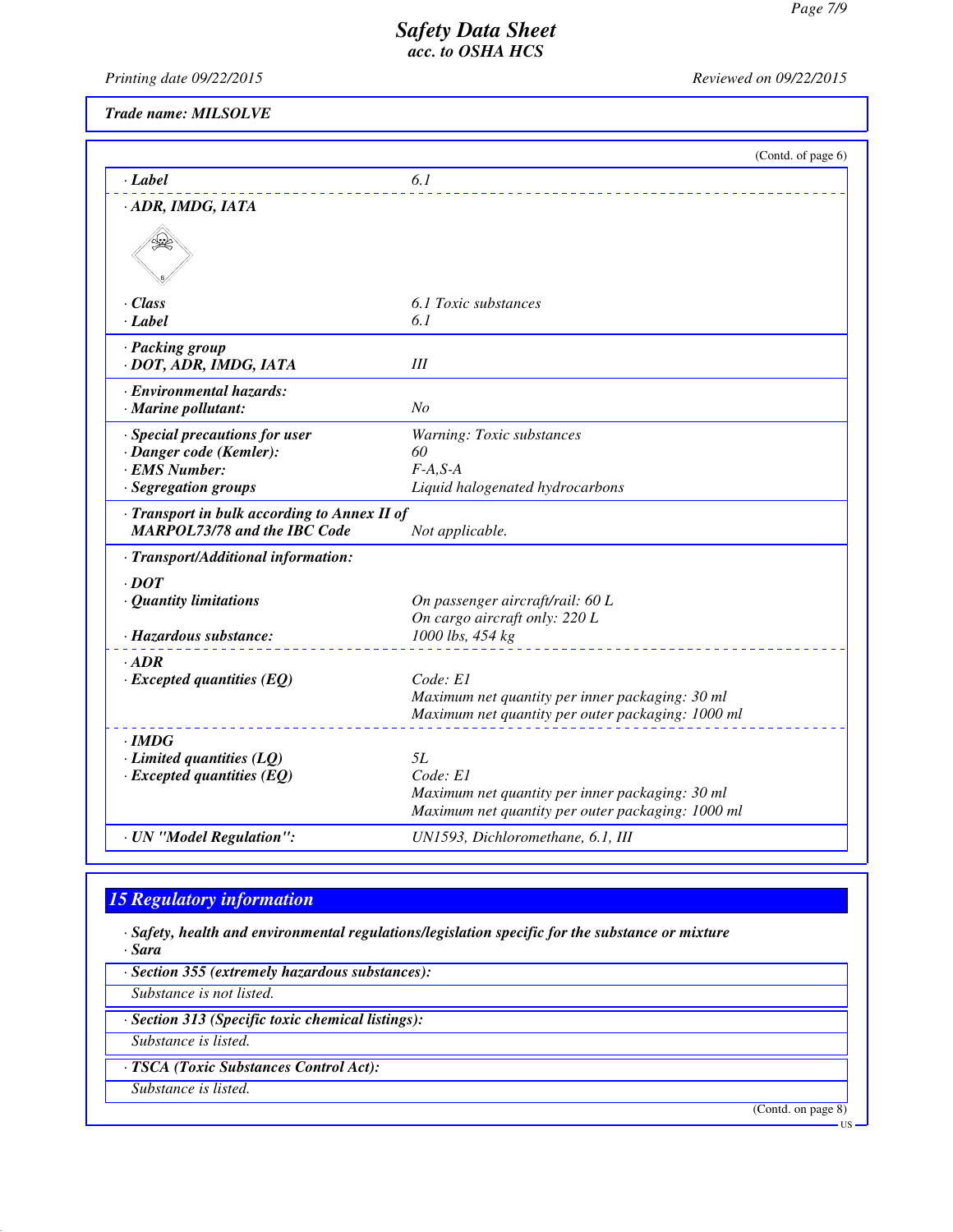*Printing date 09/22/2015 Reviewed on 09/22/2015*

*Trade name: MILSOLVE*

|                                                                                                                                             | (Contd. of page 7) |
|---------------------------------------------------------------------------------------------------------------------------------------------|--------------------|
| $\cdot$ Proposition 65                                                                                                                      |                    |
| Chemicals known to cause cancer:                                                                                                            |                    |
| Substance is listed.                                                                                                                        |                    |
| · Chemicals known to cause reproductive toxicity for females:                                                                               |                    |
| Substance is not listed.                                                                                                                    |                    |
| Chemicals known to cause reproductive toxicity for males:                                                                                   |                    |
| Substance is not listed.                                                                                                                    |                    |
| Chemicals known to cause developmental toxicity:                                                                                            |                    |
| Substance is not listed.                                                                                                                    |                    |
| · Carcinogenic categories                                                                                                                   |                    |
| · EPA (Environmental Protection Agency)                                                                                                     |                    |
| 75-09-2 dichloromethane                                                                                                                     |                    |
| $\cdot$ TLV (Threshold Limit Value established by ACGIH)                                                                                    |                    |
| 75-09-2 dichloromethane                                                                                                                     | A3                 |
| · NIOSH-Ca (National Institute for Occupational Safety and Health)                                                                          |                    |
| Substance is listed.                                                                                                                        |                    |
| <b>GHS label elements</b> The substance is classified and labeled according to the Globally Harmonized System (GHS).<br>· Hazard pictograms |                    |



*· Signal word Warning*

*· Hazard-determining components of labeling: dichloromethane · Hazard statements Suspected of causing cancer. · Precautionary statements Wear protective gloves/protective clothing/eye protection/face protection. Obtain special instructions before use. Do not handle until all safety precautions have been read and understood. IF exposed or concerned: Get medical advice/attention. Store locked up. Dispose of contents/container in accordance with local/regional/national/international regulations. · Chemical safety assessment: A Chemical Safety Assessment has not been carried out.*

# *16 Other information*

*This information is based on our present knowledge. However, this shall not constitute a guarantee for any specific product features and shall not establish a legally valid contractual relationship.*

*· Date of preparation / last revision 09/22/2015 / -*

*· Abbreviations and acronyms: ADR: Accord européen sur le transport des marchandises dangereuses par Route (European Agreement concerning the International Carriage of Dangerous Goods by Road) IMDG: International Maritime Code for Dangerous Goods DOT: US Department of Transportation IATA: International Air Transport Association ACGIH: American Conference of Governmental Industrial Hygienists*

(Contd. on page 9)

US